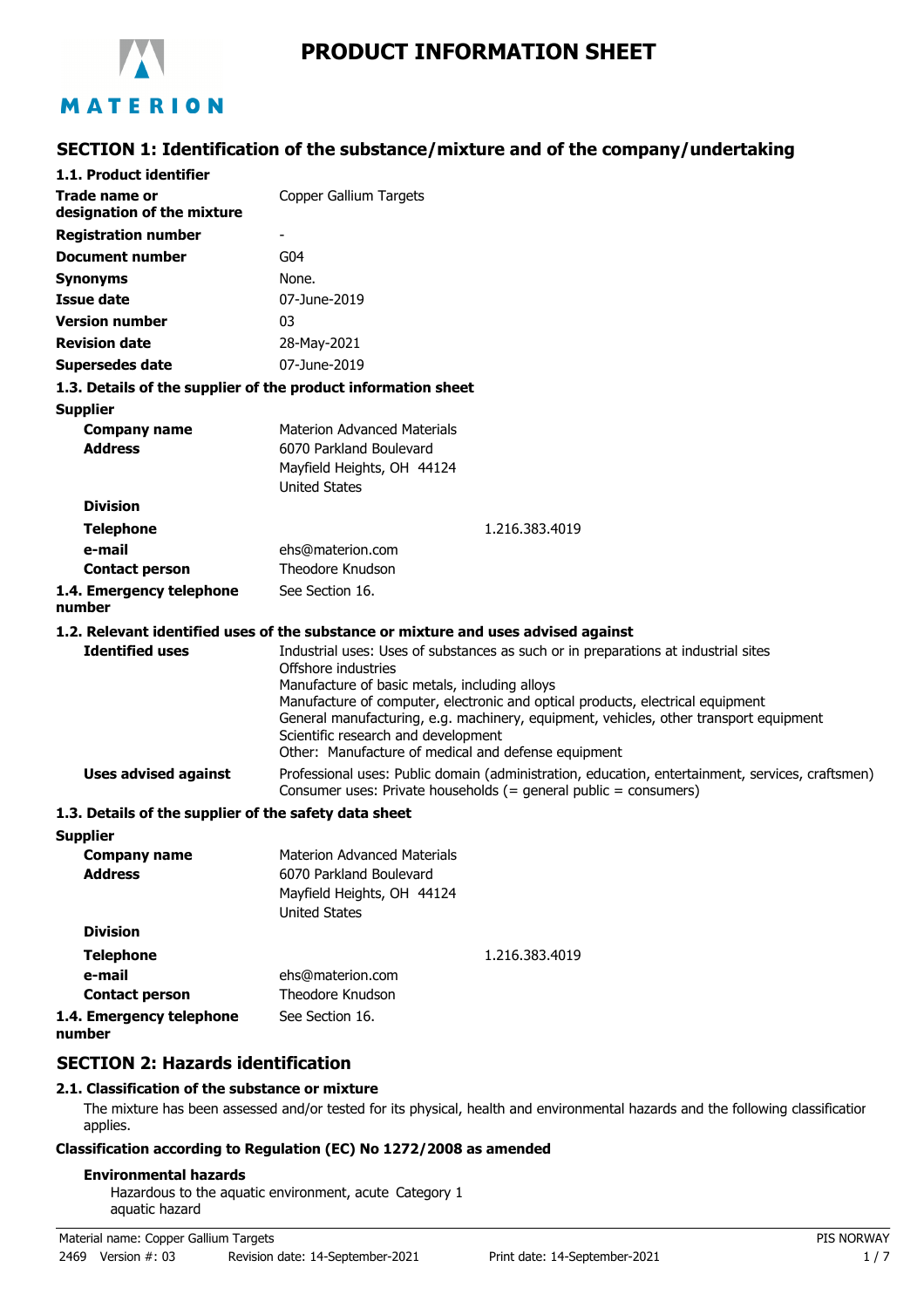| Hazardous to the aquatic environment,<br>long-term aquatic hazard |                                 | Category 1                                                 |                                                                                                                                                                                                                                                                       |              |
|-------------------------------------------------------------------|---------------------------------|------------------------------------------------------------|-----------------------------------------------------------------------------------------------------------------------------------------------------------------------------------------------------------------------------------------------------------------------|--------------|
| <b>Hazard summary</b>                                             |                                 |                                                            | The material as sold in solid form is generally not considered hazardous. However, if the process<br>involves grinding, melting, cutting or any other process that causes a release of dust or fumes,<br>hazardous levels of airborne particulate could be generated. |              |
| 2.2. Label elements                                               |                                 |                                                            |                                                                                                                                                                                                                                                                       |              |
| Label according to Regulation (EC) No. 1272/2008 as amended       |                                 |                                                            |                                                                                                                                                                                                                                                                       |              |
| <b>Contains:</b>                                                  |                                 |                                                            | COPPER FLAKES (COATED WITH ALIPHATIC ACID), Gallium                                                                                                                                                                                                                   |              |
| <b>Hazard pictograms</b>                                          | None.                           |                                                            |                                                                                                                                                                                                                                                                       |              |
| <b>Signal word</b>                                                | None.                           |                                                            |                                                                                                                                                                                                                                                                       |              |
| <b>Hazard statements</b>                                          |                                 | The mixture does not meet the criteria for classification. |                                                                                                                                                                                                                                                                       |              |
| <b>Precautionary statements</b><br><b>Prevention</b>              |                                 |                                                            |                                                                                                                                                                                                                                                                       |              |
| P264                                                              | Wash thoroughly after handling. |                                                            |                                                                                                                                                                                                                                                                       |              |
| <b>Response</b>                                                   |                                 |                                                            |                                                                                                                                                                                                                                                                       |              |
| $P305 + P351 + P338$                                              | easy to do. Continue rinsing.   |                                                            | If in eyes: Rinse cautiously with water for several minutes. Remove contact lenses, if present and                                                                                                                                                                    |              |
| <b>Storage</b>                                                    |                                 |                                                            |                                                                                                                                                                                                                                                                       |              |
| P405                                                              | Store locked up.                |                                                            |                                                                                                                                                                                                                                                                       |              |
| <b>Disposal</b>                                                   |                                 |                                                            |                                                                                                                                                                                                                                                                       |              |
| P501                                                              |                                 |                                                            | Dispose of contents/container in accordance with local/regional/national/international regulations.                                                                                                                                                                   |              |
| <b>Supplemental label</b><br>information                          |                                 |                                                            | For further information, please contact the Product Stewardship Department at +1.216.383.4019.                                                                                                                                                                        |              |
| 2.3. Other hazards                                                |                                 | Not a PBT or vPvB substance or mixture.                    |                                                                                                                                                                                                                                                                       |              |
| <b>SECTION 3: Composition/information on ingredients</b>          |                                 |                                                            |                                                                                                                                                                                                                                                                       |              |
| 3.2. Mixtures                                                     |                                 |                                                            |                                                                                                                                                                                                                                                                       |              |
| <b>General information</b>                                        |                                 |                                                            |                                                                                                                                                                                                                                                                       |              |
| <b>Chemical name</b>                                              | $\frac{0}{0}$                   | CAS-No. / EC<br>No.                                        | <b>REACH Registration No. Index No.</b>                                                                                                                                                                                                                               | <b>Notes</b> |
| COPPER FLAKES (COATED WITH<br>ALIPHATIC ACID)                     | $55 - 85$                       | 7440-50-8<br>231-159-6                                     | 01-2119480154-42-0080                                                                                                                                                                                                                                                 |              |
|                                                                   | <b>Classification: -</b>        |                                                            |                                                                                                                                                                                                                                                                       |              |
| Gallium                                                           | $15 - 45$                       | 7440-55-3                                                  |                                                                                                                                                                                                                                                                       |              |

### **SECTION 4: First aid measures**

If you feel unwell, seek medical advice (show the label where possible). Ensure that medical personnel are aware of the material(s) involved, and take precautions to protect themselves. **General information**

### **4.1. Description of first aid measures**

| <b>Inhalation</b>                                                                        | Move to fresh air. Call a physician if symptoms develop or persist.         |
|------------------------------------------------------------------------------------------|-----------------------------------------------------------------------------|
| <b>Skin contact</b>                                                                      | Get medical attention if irritation develops and persists.                  |
| Eye contact                                                                              | Rinse with water. Get medical attention if irritation develops or persists. |
| <b>Ingestion</b>                                                                         | Rinse mouth. Get medical attention if symptoms occur.                       |
| 4.2. Most important<br>symptoms and effects, both<br>acute and delayed                   | Direct contact with eyes may cause temporary irritation.                    |
| 4.3. Indication of any<br>immediate medical attention<br>and special treatment<br>needed | Treat symptomatically.                                                      |
| <b>SECTION 5: Firefighting measures</b>                                                  |                                                                             |
| <b>General fire hazards</b>                                                              | No unusual fire or explosion hazards noted.                                 |

**Classification:** Skin Corr. 1C;H314, Eye Dam. 1;H318

-Gallium -7440-55-3

231-163-8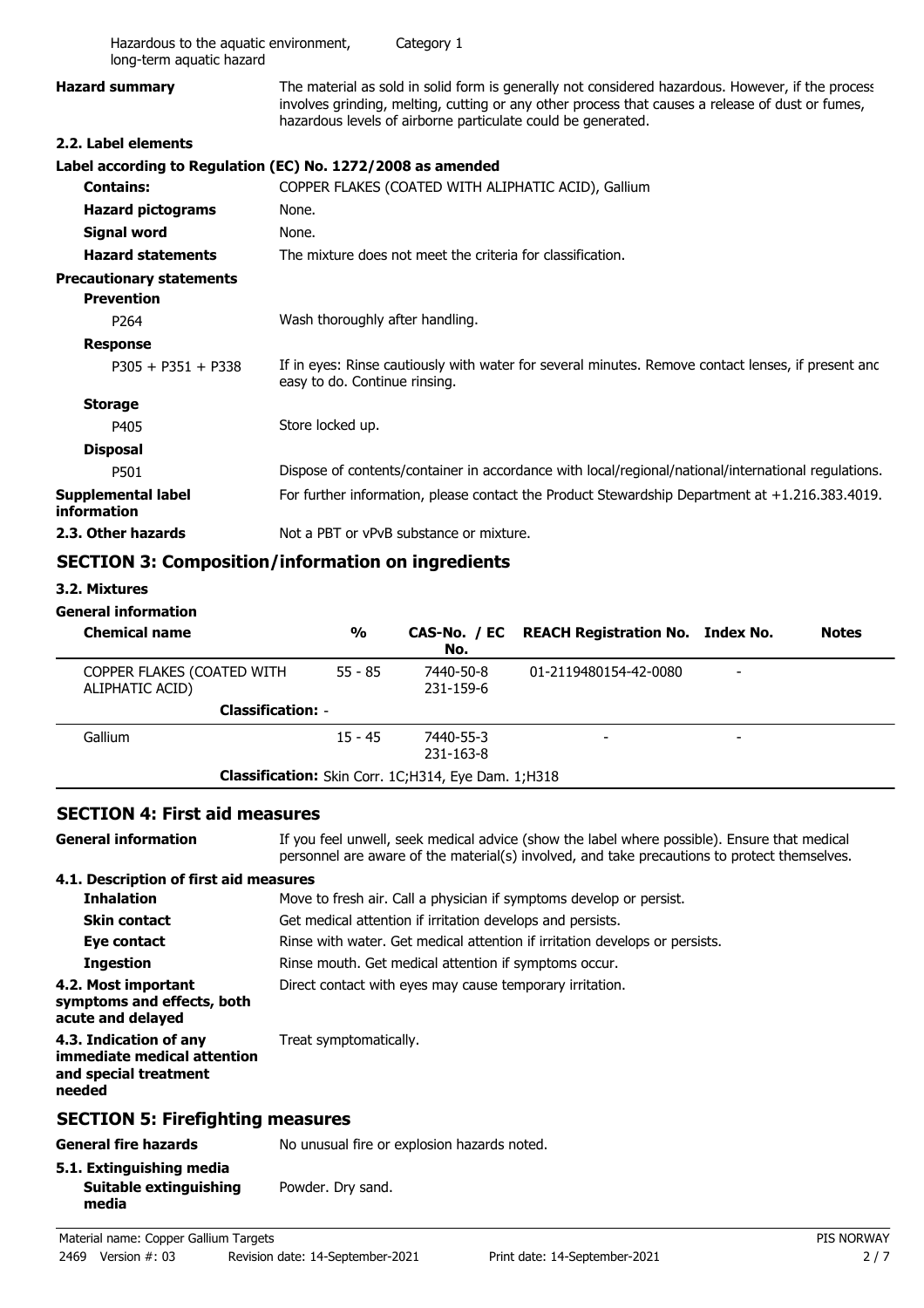| Unsuitable extinguishing<br>media                                                          | Do not use water jet as an extinguisher, as this will spread the fire.                        |
|--------------------------------------------------------------------------------------------|-----------------------------------------------------------------------------------------------|
| 5.2. Special hazards arising<br>from the substance or<br>mixture                           | This product is not flammable.                                                                |
| 5.3. Advice for firefighters<br><b>Special protective</b><br>equipment for<br>firefighters | Self-contained breathing apparatus and full protective clothing must be worn in case of fire. |
| <b>Special firefighting</b><br>procedures                                                  | Use water spray to cool unopened containers.                                                  |
| <b>Specific methods</b>                                                                    | Use standard firefighting procedures and consider the hazards of other involved materials.    |

### **SECTION 6: Accidental release measures**

#### **6.1. Personal precautions, protective equipment and emergency procedures** Wear appropriate protective equipment and clothing during clean-up. Ensure adequate ventilation. For personal protection, see section 8 of the PIS. **For non-emergency personnel For emergency** Keep unnecessary personnel away. **responders** Avoid release to the environment. Inform appropriate managerial or supervisory personnel of all environmental releases. **6.2. Environmental precautions 6.3. Methods and material for** Stop the flow of material, if this is without risk. **containment and cleaning up 6.4. Reference to other** For personal protection, see section 8 of the PIS. For waste disposal, see section 13 of the PIS. **sections**

## **SECTION 7: Handling and storage**

| 7.1. Precautions for safe<br>handling                                          | Provide adequate ventilation. Avoid prolonged exposure. Wear appropriate personal protective<br>equipment. Avoid release to the environment. |
|--------------------------------------------------------------------------------|----------------------------------------------------------------------------------------------------------------------------------------------|
| 7.2. Conditions for safe<br>storage, including any<br><i>incompatibilities</i> | Store locked up.                                                                                                                             |
| 7.3. Specific end use(s)                                                       | Not available.                                                                                                                               |

# **SECTION 8: Exposure controls/personal protection**

### **8.1. Control parameters**

### **Occupational exposure limits**

| <b>Components</b>                                                | Norway. Administrative Norms for Contaminants in the Workplace<br><b>Type</b>                                                                                                                                                                                                                                                                                                                                                                                                                    | <b>Value</b> | <b>Form</b> |
|------------------------------------------------------------------|--------------------------------------------------------------------------------------------------------------------------------------------------------------------------------------------------------------------------------------------------------------------------------------------------------------------------------------------------------------------------------------------------------------------------------------------------------------------------------------------------|--------------|-------------|
| COPPER FLAKES (COATED<br>WITH ALIPHATIC ACID)<br>(CAS 7440-50-8) | <b>TLV</b>                                                                                                                                                                                                                                                                                                                                                                                                                                                                                       | 1 mg/m $3$   | Dust.       |
|                                                                  |                                                                                                                                                                                                                                                                                                                                                                                                                                                                                                  | $0,1$ mg/m3  | Fume.       |
| <b>Biological limit values</b>                                   | No biological exposure limits noted for the ingredient(s).                                                                                                                                                                                                                                                                                                                                                                                                                                       |              |             |
| <b>Recommended monitoring</b><br>procedures                      | Follow standard monitoring procedures.                                                                                                                                                                                                                                                                                                                                                                                                                                                           |              |             |
| Derived no effect levels<br>(DNELs)                              | Not available.                                                                                                                                                                                                                                                                                                                                                                                                                                                                                   |              |             |
| <b>Predicted no effect</b><br>concentrations (PNECs)             | Not available.                                                                                                                                                                                                                                                                                                                                                                                                                                                                                   |              |             |
| 8.2. Exposure controls                                           |                                                                                                                                                                                                                                                                                                                                                                                                                                                                                                  |              |             |
| <b>Appropriate engineering</b><br>controls                       | Good general ventilation (typically 10 air changes per hour) should be used. Ventilation rates should<br>be matched to conditions. If applicable, use process enclosures, local exhaust ventilation, or other<br>engineering controls to maintain airborne levels below recommended exposure limits. If exposure<br>limits have not been established, maintain airborne levels to an acceptable level. Eye wash facilities<br>and emergency shower must be available when handling this product. |              |             |
|                                                                  | Individual protection measures, such as personal protective equipment                                                                                                                                                                                                                                                                                                                                                                                                                            |              |             |
| <b>General information</b>                                       | Wear suitable protective clothing.                                                                                                                                                                                                                                                                                                                                                                                                                                                               |              |             |
| Eye/face protection                                              | Wear approved safety glasses, goggles, face shield and/or welder's helmet when risk of eye injury<br>is present, particularly during operations that generate dust, mist or fume.                                                                                                                                                                                                                                                                                                                |              |             |
| <b>Skin protection</b>                                           |                                                                                                                                                                                                                                                                                                                                                                                                                                                                                                  |              |             |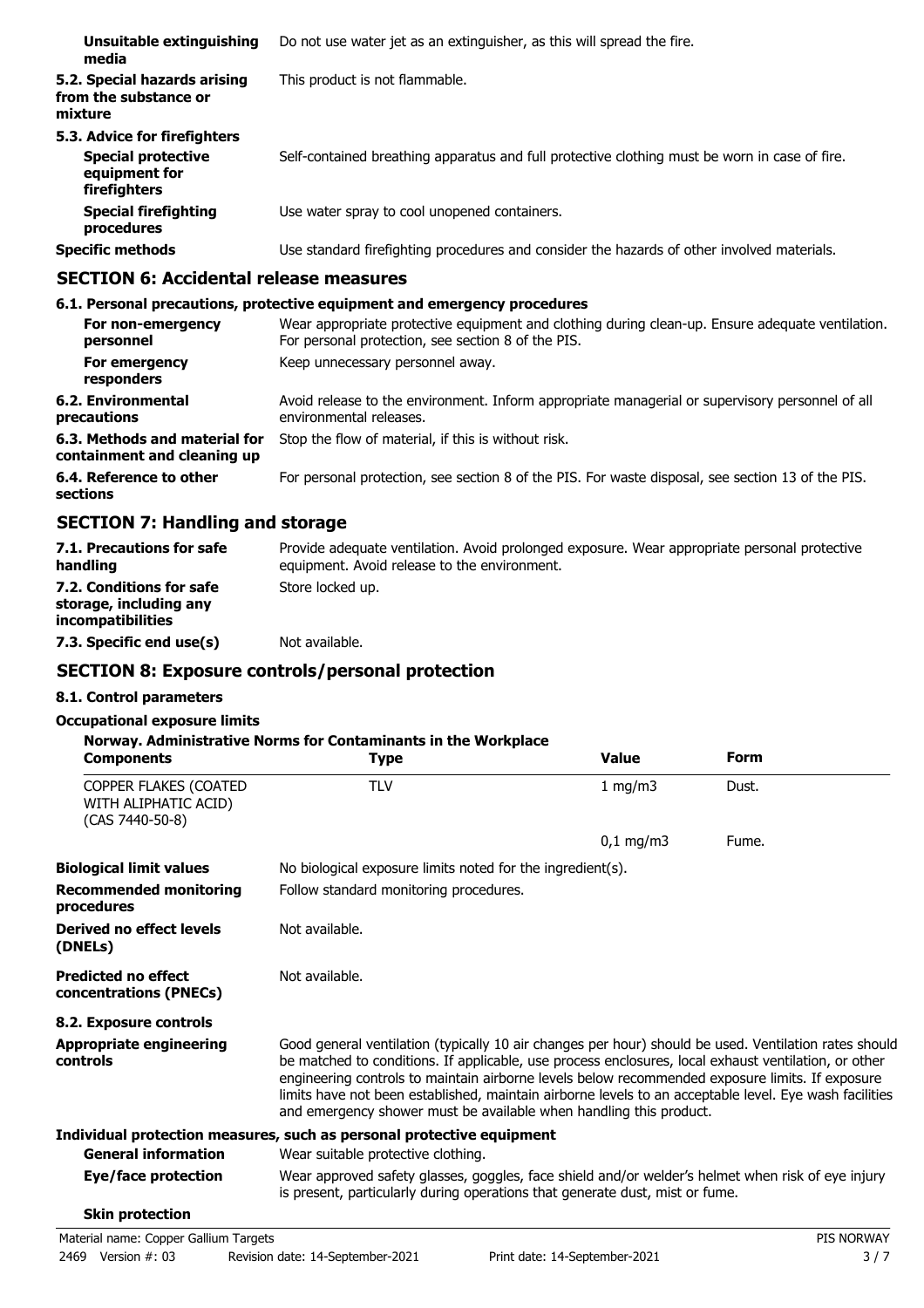| - Hand protection                         | Wear gloves to prevent metal cuts and skin abrasions during handling.                                                                                                                                                                                      |
|-------------------------------------------|------------------------------------------------------------------------------------------------------------------------------------------------------------------------------------------------------------------------------------------------------------|
| - Other                                   | Wear necessary protective equipment.                                                                                                                                                                                                                       |
| <b>Respiratory protection</b>             | In case of insufficient ventilation, wear suitable respiratory equipment.                                                                                                                                                                                  |
| <b>Thermal hazards</b>                    | Not applicable.                                                                                                                                                                                                                                            |
| <b>Hygiene measures</b>                   | Keep away from food and drink. Always observe good personal hygiene measures, such as washing<br>after handling the material and before eating, drinking, and/or smoking. Routinely wash work<br>clothing and protective equipment to remove contaminants. |
| <b>Environmental exposure</b><br>controls | Environmental manager must be informed of all major releases.                                                                                                                                                                                              |

# **SECTION 9: Physical and chemical properties**

# **9.1. Information on basic physical and chemical properties**

| <b>Appearance</b>                                    | Solid.                                                   |
|------------------------------------------------------|----------------------------------------------------------|
| <b>Physical state</b>                                | Solid.                                                   |
| <b>Form</b>                                          | Solid.                                                   |
| Colour                                               | Brass.                                                   |
| <b>Odour</b>                                         | None.                                                    |
| <b>Odour threshold</b>                               | Not applicable.                                          |
| рH                                                   | Not applicable.                                          |
| <b>Melting point/freezing point</b>                  | 485 - 980 °C (905 - 1796 °F) estimated / Not applicable. |
| <b>Initial boiling point and</b><br>boiling range    | Not applicable.                                          |
| <b>Flash point</b>                                   | Not applicable.                                          |
| <b>Evaporation rate</b>                              | Not applicable.                                          |
| <b>Flammability (solid, gas)</b>                     | Not applicable.                                          |
| <b>Upper/lower flammability or explosive limits</b>  |                                                          |
| <b>Flammability limit - lower</b><br>(%)             | Not applicable.                                          |
| <b>Flammability limit - lower</b><br>(%) temperature | Not applicable.                                          |
| <b>Flammability limit -</b><br>upper $(\% )$         | Not applicable.                                          |
| <b>Flammability limit -</b><br>upper (%) temperature | Not applicable.                                          |
| <b>Explosive limit - lower (</b><br>%)               | Not applicable.                                          |
| <b>Explosive limit - lower (</b><br>%) temperature   | Not applicable.                                          |
| <b>Explosive limit - upper</b><br>(%)                | Not applicable.                                          |
| <b>Explosive limit - upper (</b><br>%) temperature   | Not applicable.                                          |
| <b>Vapour pressure</b>                               | Not applicable.                                          |
| <b>Vapour density</b>                                | Not applicable.                                          |
| <b>Relative density</b>                              | Not applicable.                                          |
| Solubility(ies)                                      |                                                          |
| <b>Solubility (water)</b>                            | Insoluble.                                               |
| <b>Partition coefficient</b><br>(n-octanol/water)    | Not applicable.                                          |
| <b>Auto-ignition temperature</b>                     | Not applicable.                                          |
| <b>Decomposition temperature</b>                     | Not applicable.                                          |
| <b>Viscosity</b>                                     | Not applicable.                                          |
| <b>Explosive properties</b>                          | Not explosive.                                           |
| <b>Oxidising properties</b>                          | Not oxidising.                                           |
| 9.2. Other information                               |                                                          |
| <b>Density</b>                                       | 7,20 - 8,30 g/cm3 estimated                              |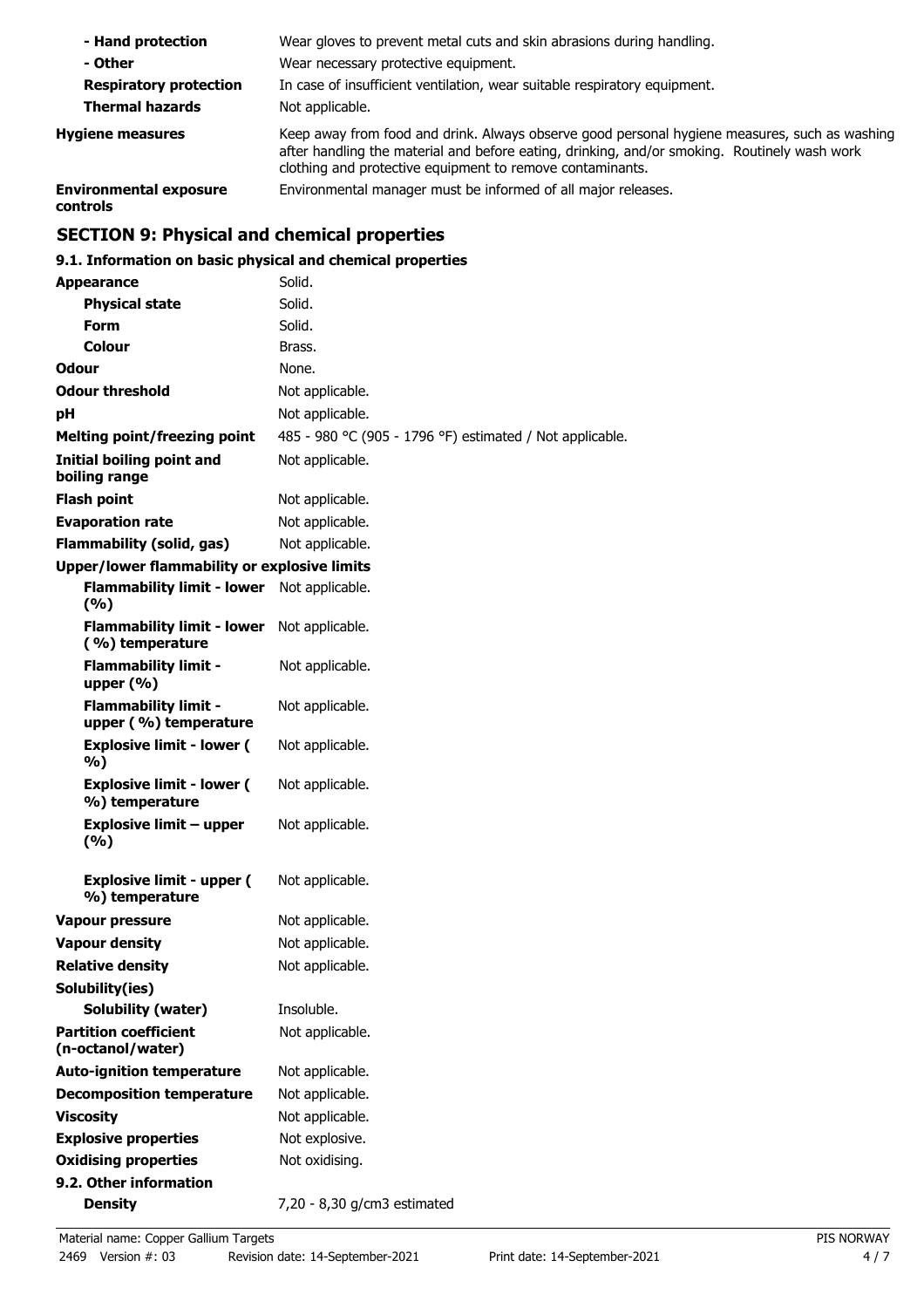| <b>Flammability</b>     | Not applicable. |
|-------------------------|-----------------|
| <b>Specific gravity</b> | 7,92 estimated  |

# **SECTION 10: Stability and reactivity**

| 10.1. Reactivity                            | The product is stable and non-reactive under normal conditions of use, storage and transport. |
|---------------------------------------------|-----------------------------------------------------------------------------------------------|
| 10.2. Chemical stability                    | Material is stable under normal conditions.                                                   |
| 10.3. Possibility of hazardous<br>reactions | No dangerous reaction known under conditions of normal use.                                   |
| 10.4. Conditions to avoid                   | Contact with incompatible materials.                                                          |
| 10.5. Incompatible materials                | Acids. Bases.                                                                                 |
| 10.6. Hazardous<br>decomposition products   | No hazardous decomposition products are known.                                                |

# **SECTION 11: Toxicological information**

**General information CCCUPATION** Occupational exposure to the substance or mixture may cause adverse effects.

### **Information on likely routes of exposure**

| <b>Inhalation</b>   | Prolonged inhalation may be harmful.          |  |
|---------------------|-----------------------------------------------|--|
| <b>Skin contact</b> | Not relevant, due to the form of the product. |  |
| Eye contact         | Not relevant, due to the form of the product. |  |
| <b>Ingestion</b>    | Not relevant, due to the form of the product. |  |
| Symptoms            | None known.                                   |  |

### **11.1. Information on toxicological effects**

| <b>Acute toxicity</b>                                 | None known.                                                                  |
|-------------------------------------------------------|------------------------------------------------------------------------------|
| <b>Skin corrosion/irritation</b>                      | Not relevant, due to the form of the product.                                |
| Serious eye damage/eye<br>irritation                  | Not likely, due to the form of the product.                                  |
| <b>Respiratory sensitisation</b>                      | Not a respiratory sensitizer.                                                |
| <b>Skin sensitisation</b>                             | Not a skin sensitiser.                                                       |
| <b>Germ cell mutagenicity</b>                         | Due to partial or complete lack of data the classification is not possible.  |
| Carcinogenicity                                       | Not classifiable as to carcinogenicity to humans.                            |
| <b>Reproductive toxicity</b>                          | This product is not expected to cause reproductive or developmental effects. |
| Specific target organ toxicity<br>- single exposure   | Not classified.                                                              |
| Specific target organ toxicity<br>- repeated exposure | Not classified.                                                              |
| <b>Aspiration hazard</b>                              | Not an aspiration hazard.                                                    |
| Mixture versus substance<br>information               | No information available.                                                    |
| <b>Other information</b>                              | Not available.                                                               |

### **SECTION 12: Ecological information**

| 12.1. Toxicity                                             |             | The product is not classified as environmentally hazardous. |                                 |  |
|------------------------------------------------------------|-------------|-------------------------------------------------------------|---------------------------------|--|
| <b>Product</b>                                             |             | <b>Species</b>                                              | <b>Test Results</b>             |  |
| Copper Gallium Targets                                     |             |                                                             |                                 |  |
| <b>Aquatic</b>                                             |             |                                                             |                                 |  |
| Crustacea                                                  | <b>EC50</b> | Daphnia                                                     | 0,2044 mg/l, 48 hours           |  |
| <b>Fish</b>                                                | <b>LC50</b> | <b>Fish</b>                                                 | 3,0071 mg/l, 96 hours           |  |
| Acute                                                      |             |                                                             |                                 |  |
| Fish                                                       | <b>LC50</b> | <b>Fish</b>                                                 | 0,0382 mg/l, 96 hours estimated |  |
| <b>Components</b>                                          |             | <b>Species</b>                                              | <b>Test Results</b>             |  |
| COPPER FLAKES (COATED WITH ALIPHATIC ACID) (CAS 7440-50-8) |             |                                                             |                                 |  |
| <b>Aquatic</b>                                             |             |                                                             |                                 |  |
| Acute                                                      |             |                                                             |                                 |  |
| Crustacea                                                  | EC50        | Blue crab (Callinectes sapidus)                             | $0,0031$ mg/l                   |  |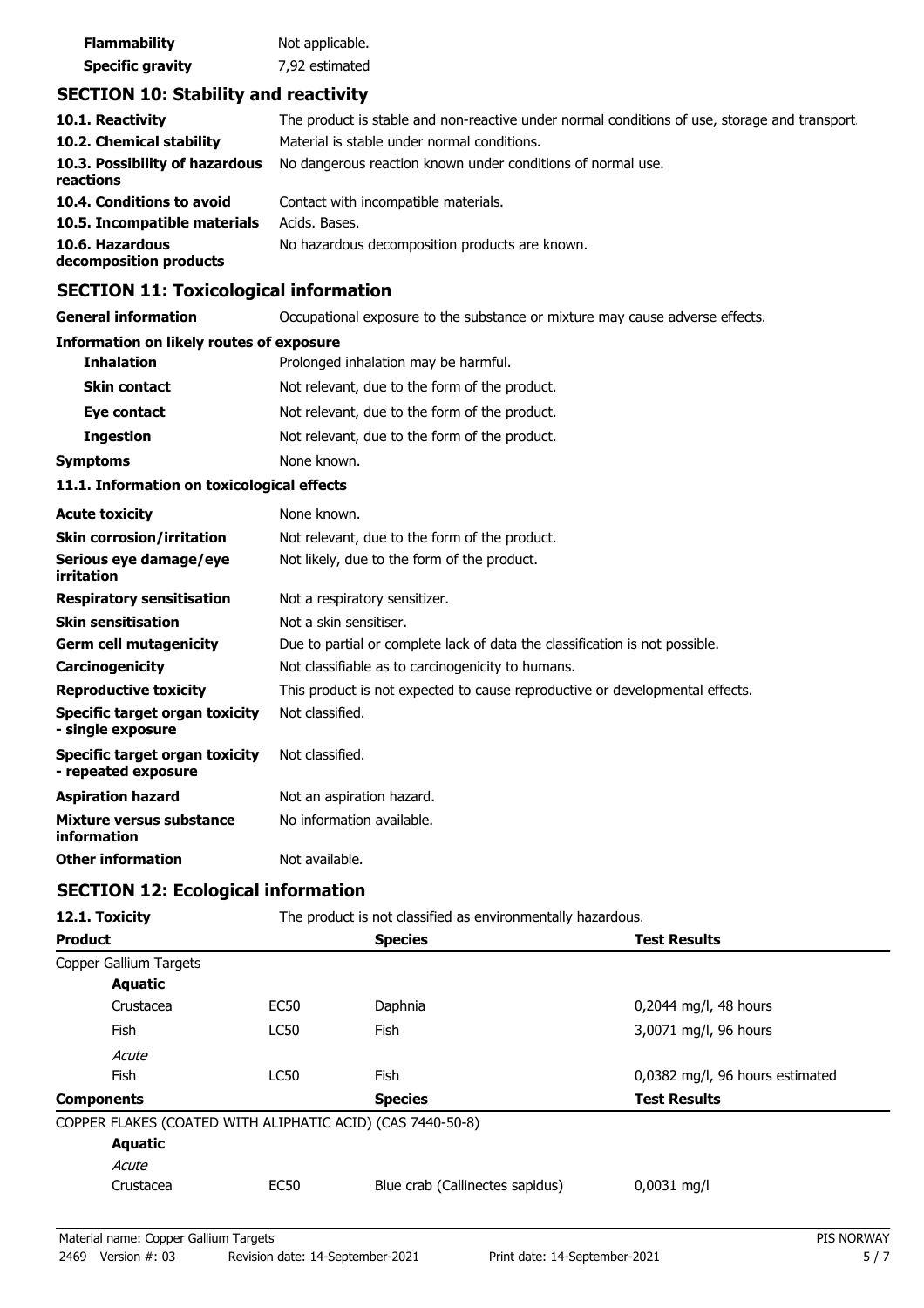| <b>Components</b> |                  | <b>Species</b>                                                      | <b>Test Results</b> |
|-------------------|------------------|---------------------------------------------------------------------|---------------------|
| Fish              | $\mathsf{L}$ C50 | Fathead minnow (Pimephales promelas) 0,0219 - 0,0446 mg/l, 96 hours |                     |

\* Estimates for product may be based on additional component data not shown.

| 12.2. Persistence and<br>degradability                    |                                                                                                                                                                                            |  |
|-----------------------------------------------------------|--------------------------------------------------------------------------------------------------------------------------------------------------------------------------------------------|--|
| 12.3. Bioaccumulative<br>potential                        | No data available.                                                                                                                                                                         |  |
| <b>Partition coefficient</b><br>n-octanol/water (log Kow) | Not available.                                                                                                                                                                             |  |
| <b>Bioconcentration factor (BCF)</b>                      | Not available.                                                                                                                                                                             |  |
| 12.4. Mobility in soil                                    | No data available.                                                                                                                                                                         |  |
| 12.5. Results of PBT and<br><b>vPvB</b> assessment        | Not a PBT or vPvB substance or mixture.                                                                                                                                                    |  |
| 12.6. Other adverse effects                               | No other adverse environmental effects (e.g. ozone depletion, photochemical ozone creation<br>potential, endocrine disruption, global warming potential) are expected from this component. |  |

### **SECTION 13: Disposal considerations**

### **13.1. Waste treatment methods**

| <b>Residual waste</b>                  | Whatever cannot be saved for recovery or recycling should be managed in an appropriate and<br>approved waste facility. Processing, use or contamination of this product may change the waste<br>management options. |  |
|----------------------------------------|---------------------------------------------------------------------------------------------------------------------------------------------------------------------------------------------------------------------|--|
| <b>Contaminated packaging</b>          | Since emptied containers may retain product residue, follow label warnings even after container is<br>emptied. Empty containers should be taken to an approved waste handling site for recycling or<br>disposal.    |  |
| <b>EU waste code</b>                   | The Waste code should be assigned in discussion between the user, the producer and the waste<br>disposal company.                                                                                                   |  |
| <b>Disposal</b><br>methods/information | Collect and reclaim or dispose in sealed containers at licensed waste disposal site.                                                                                                                                |  |
| <b>Special precautions</b>             | Dispose in accordance with all applicable regulations.                                                                                                                                                              |  |

### **SECTION 14: Transport information**

### **ADR**

14.1. - 14.6.: Not regulated as dangerous goods.

### **RID**

14.1. - 14.6.: Not regulated as dangerous goods.

#### **ADN**

14.1. - 14.6.: Not regulated as dangerous goods.

### **IATA**

14.1. - 14.6.: Not regulated as dangerous goods.

### **IMDG**

14.1. - 14.6.: Not regulated as dangerous goods.

### **SECTION 15: Regulatory information**

### **15.1. Safety, health and environmental regulations/legislation specific for the substance or mixture**

### **EU regulations**

**Regulation (EC) No. 1005/2009 on substances that deplete the ozone layer, Annex I and II, as amended** Not listed.

**Regulation (EU) 2019/1021 On persistent organic pollutants (recast), as amended**

Not listed.

**Regulation (EU) No. 649/2012 concerning the export and import of dangerous chemicals, Annex I, Part 1 as amended**

Not listed.

**Regulation (EU) No. 649/2012 concerning the export and import of dangerous chemicals, Annex I, Part 2 as amended**

Not listed.

**Regulation (EU) No. 649/2012 concerning the export and import of dangerous chemicals, Annex I, Part 3 as amended**

Not listed.